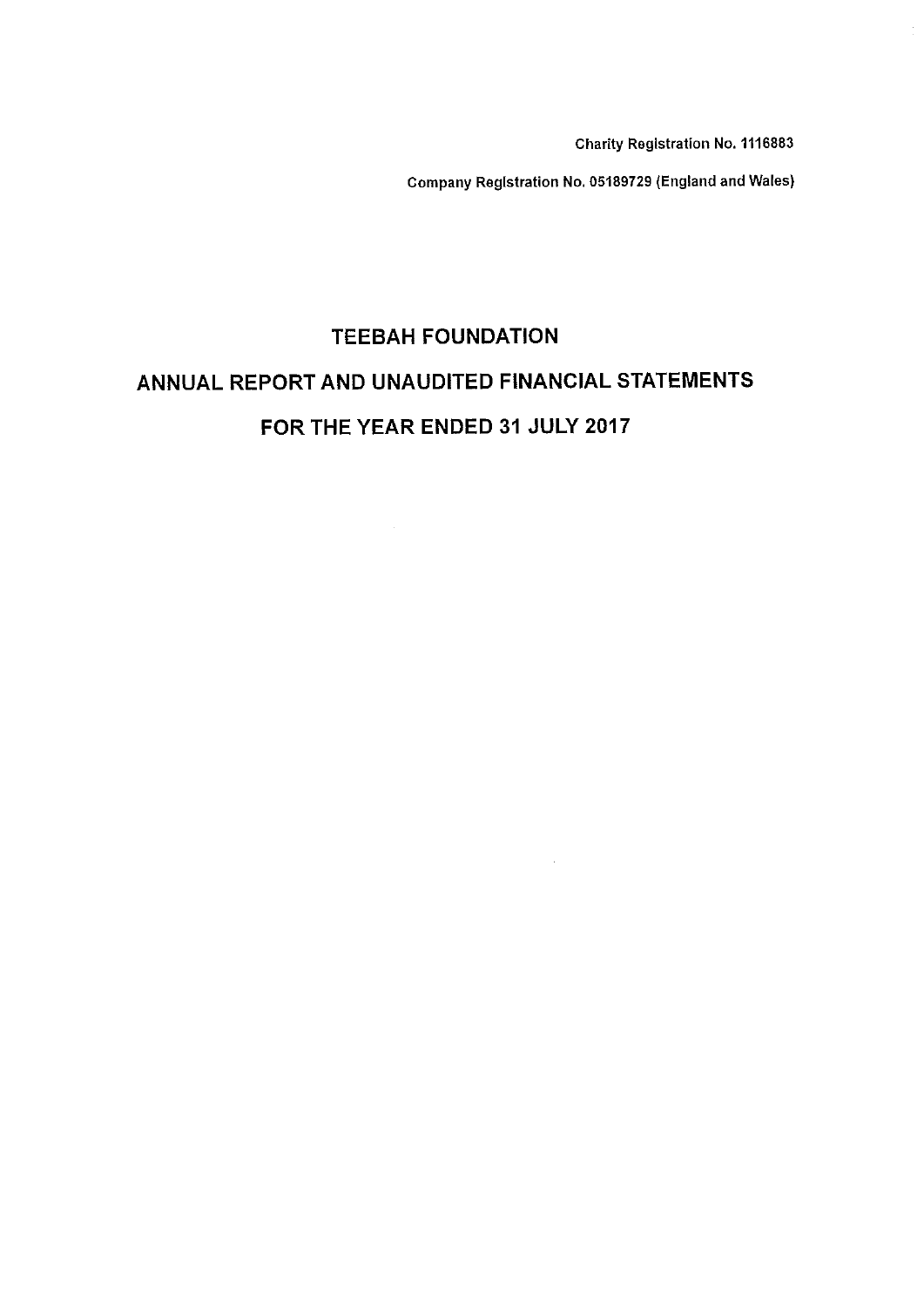### LEGAL AND ADMINISTRATIVE INFORMATION

 $\ddot{\phantom{a}}$ 

| <b>Director</b>          | Mr M A Harrath                                                                                                                      |
|--------------------------|-------------------------------------------------------------------------------------------------------------------------------------|
| <b>Charity number</b>    | 1116883                                                                                                                             |
| Company number           | 05189729                                                                                                                            |
| <b>Principal address</b> | 14 Bonhill Street<br>London<br>EC2A4BX                                                                                              |
| Registered office        | 14 Bonhill Street<br>London<br>EC2A4BX                                                                                              |
| Independent examiner     | AMS Accountants Corporate Limited<br><b>Chartered Accountants</b><br>Queens Court<br>24 Queen Street<br>Manchester<br><b>M2 5HX</b> |

and the company of the com-

 $\bar{z}$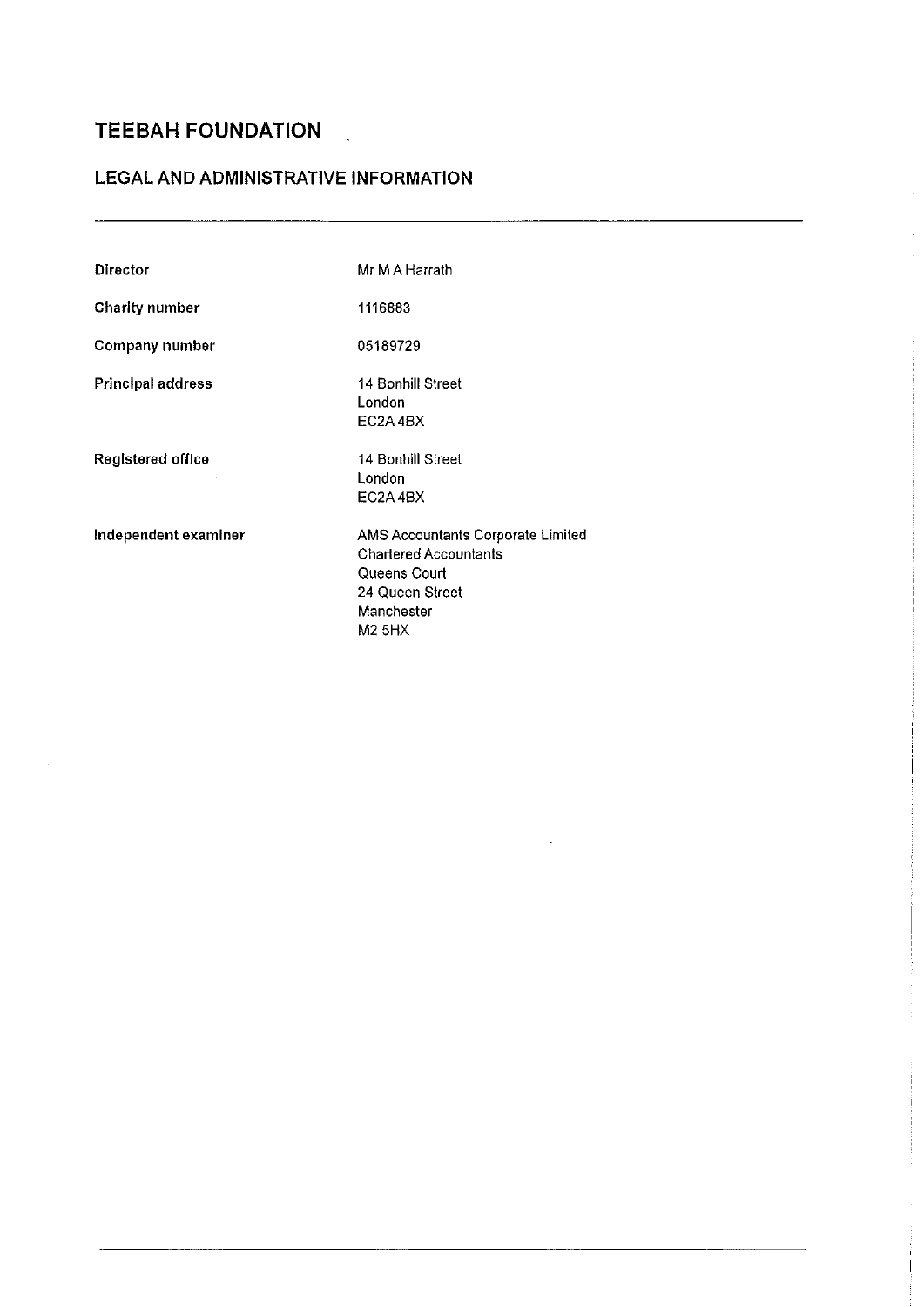### **CONTENTS**

|                                          | Page     |
|------------------------------------------|----------|
| Trustees report                          | $1 - 2$  |
|                                          |          |
|                                          |          |
| Independent examiner's report            | 3        |
|                                          |          |
|                                          |          |
| <b>Statement of financial activities</b> | 4        |
|                                          |          |
|                                          |          |
| <b>Balance sheet</b>                     | 5        |
|                                          |          |
|                                          |          |
| Notes to the accounts                    | $6 - 10$ |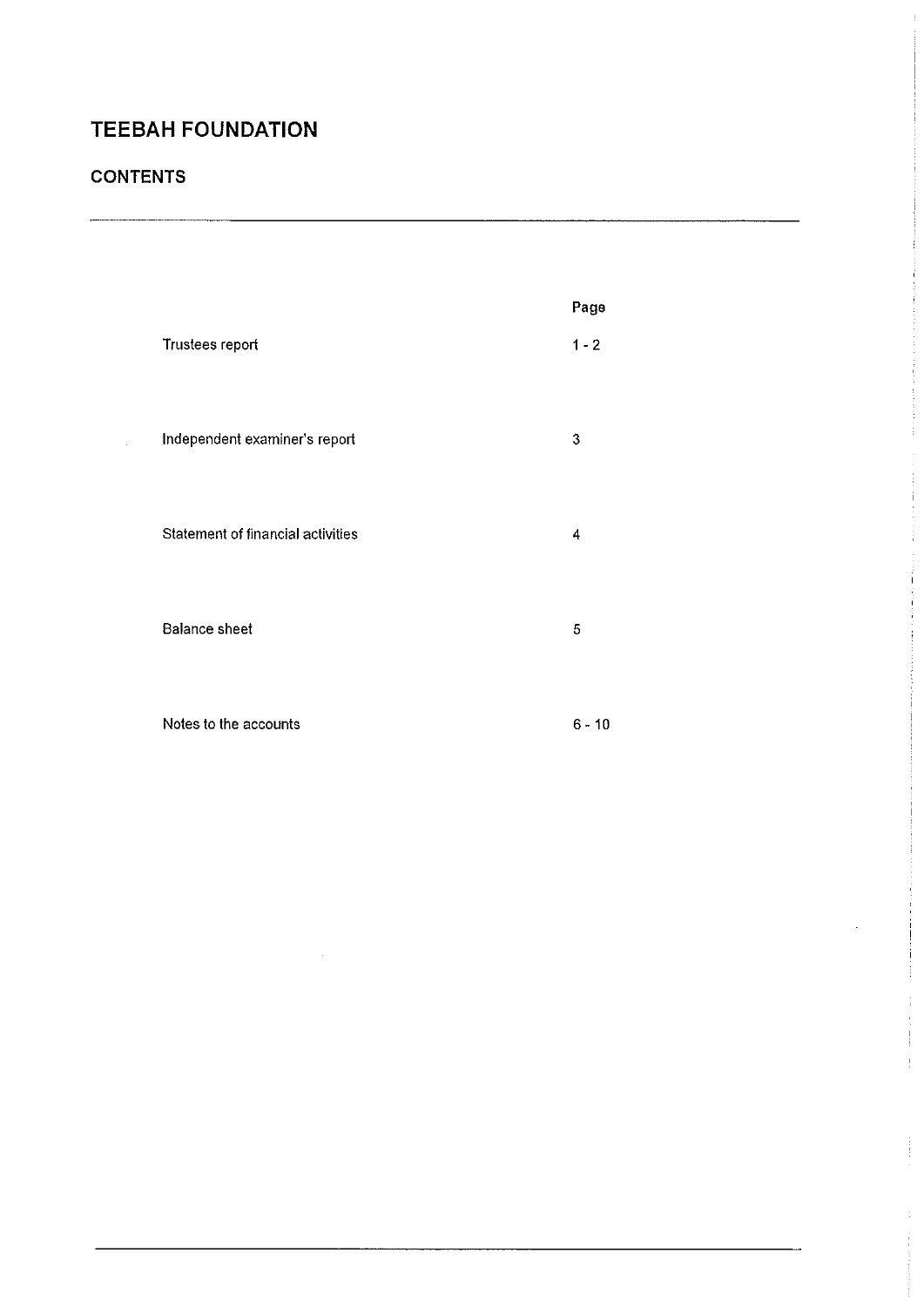### REPORT (INCLUDING DIRECTORS' REPORT)

### FOR THE YEAR ENDED 31 JULY 2017

The present their report and financial statements for the year ended 31 July 2017.

The financial statements have been prepared in accordance with the accounting policies set out in nots <sup>1</sup> to the financial statements and comply with the 's [governing document), the Companies Act 2006 and 'Accounting and Reporting by Charities: Statement of Recommended Practice applicable to charities preparing their accounts in accordance with the Financial Reporting Standard applicable in the UK and Republic of Ireland (FRS 102)" (as amended for accounting periods commencing from <sup>1</sup> January 2016)

#### Objectives and activities

We have referred to the guidance contained in the charity commissions general guidance future actives. In particular the trustees have considered how planned activates will contribute to the objective set out in the memorandum and Articles of Association dated on the public benefit when reviewing out aims and objectives and in planning out 18th December 2009.

#### Objectives and Aims

1.To promote understanding between Muslims and Non-Muslims in UK and internationally.

2. To dispel misunderstanding surrounding the Islamic faith; to promote dialogue and build across faith, communities and societies.

3. to encourage the participation of both Muslim and Non-Muslims in democratic process and actively discourage non-democratic means of representation.

4. to assist and empower Muslims to take an active role in community, broader society and participate in mechanisms of community cohesion; regional and national.

5, to promote community cohesion to faster interaction within and between different groups both inside the Muslim community and outside of it.

6. To promote shared values - understanding, tolerance and rejection of violence.

7. To raise finance to fund the running of the Islam channel.

The have paid due regard to guidance issued by the Charity Commission in deciding what activities the should undertake.

#### Achievements and performance

#### Financial review

It is the policy of the that unrestricted funds which have not been designated for a specific use should be maintained at a level equivalent to between three and six month's expenditure. The considers that reserves at this level will ensure that, in the event of a significant drop in funding, they viill be able to continue the current activities while consideration is given to ways In which additional funds may be raised. This level of reserves has been maintained throughout the year.

#### Risk Management

The has assessed the major risks to which the Is exposed, and are satisfied that systems ars in place to mitigate exposure to the major risks.

#### Structure, governance and management

The charity is controlled by its governing document, a deed of trust and constitutes a limited by guarantee, as defined by the companies Act 2006

The, who are also the directors for the purpose of company law, and who served during the year were: **M A Harrath**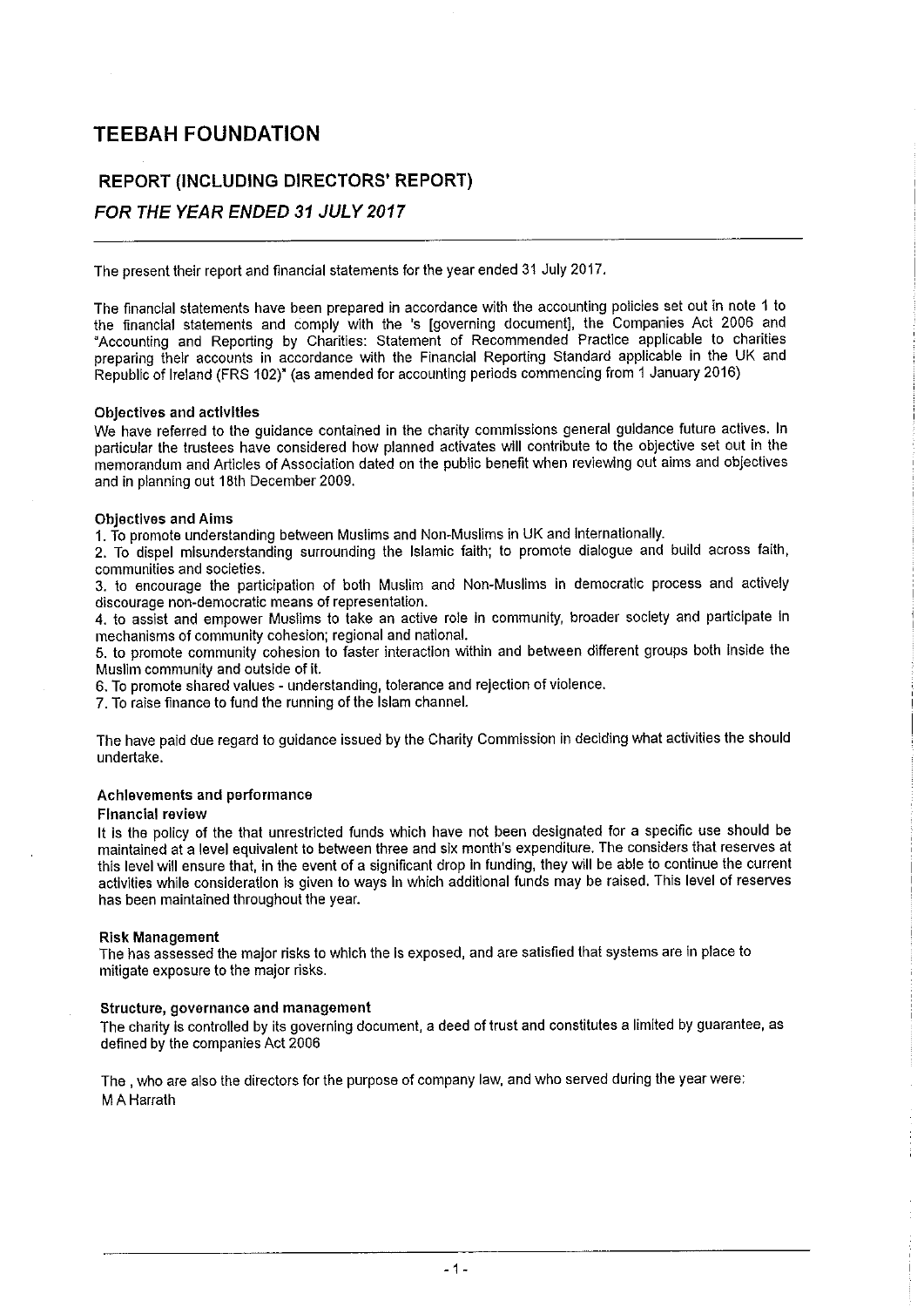### REPORT (CONTINUED)(INCLUDING DIRECTORS' REPORT)

### FOR THE YEAR ENDED 31 JULY 2017

#### Recruitment and appointment of New Management

A person shall not be admitted as a member of the charity unless his application for membership is approved by the trustees. No person other than a trustee retiring by rotation shall be appointed or reappointed a trustee at any general meeting unless:

1. He is recommended by the trustee: or

2,. Not less than fourteen not more then thirty five clear days before the date appointed for the meeting, notice executed by a member qualified to vote at the meeting has been given to the charity of the intention to propose the person for appointment or reappointment, be required to be included in the charities register of the trustee with a notice executed by that person of his viillingness to be appointed as trustee: No person may be appointed as trustee:

1. Unless he has attained the age of 18 years;

2. In circumstances such that, had he already been a trustee, he would have been disqualified from acting under the provision of Article 38.

#### Induction and training of new trustees

New trustees undergo an orientation day to brief them on their legal obligations under charity and company law, the content of the Memorandum and articles of Association, the committee and decision making process, the business plan and recent financial performance of the charity.

The company's current policy concerning the payment of trade creditors is to follow the CBI's Prompt Payers Code (copies are available from the CBI, Centre Point, 103 New Oxford Street, London WC1A 1DU).

The company's current policy concerning the payment of trade creditors is to:

- <sup>~</sup> settle the terms of payment with suppliers when agreeing the terms of each transaction;
- <sup>~</sup> ensure that suppliers are made aware of the terms of payment by inclusion of the relevant terms in contracts; and
- ~ pay in accordance with the company's contractual and other legal obligations.

Trade creditors of the company at the year end were equivalent to XX day's purchases, based on the average daily amount invoiced by suppliers during the year.

#### Organlsatlonal Structure

The board of trustees shall not be less than three but shall not be subject to any maximum.

No preference dividends were paid. The directors do not recommend payment of a final dividend.

The report was approved by the Board of.

M A Harrath

Dated: 14 March 2018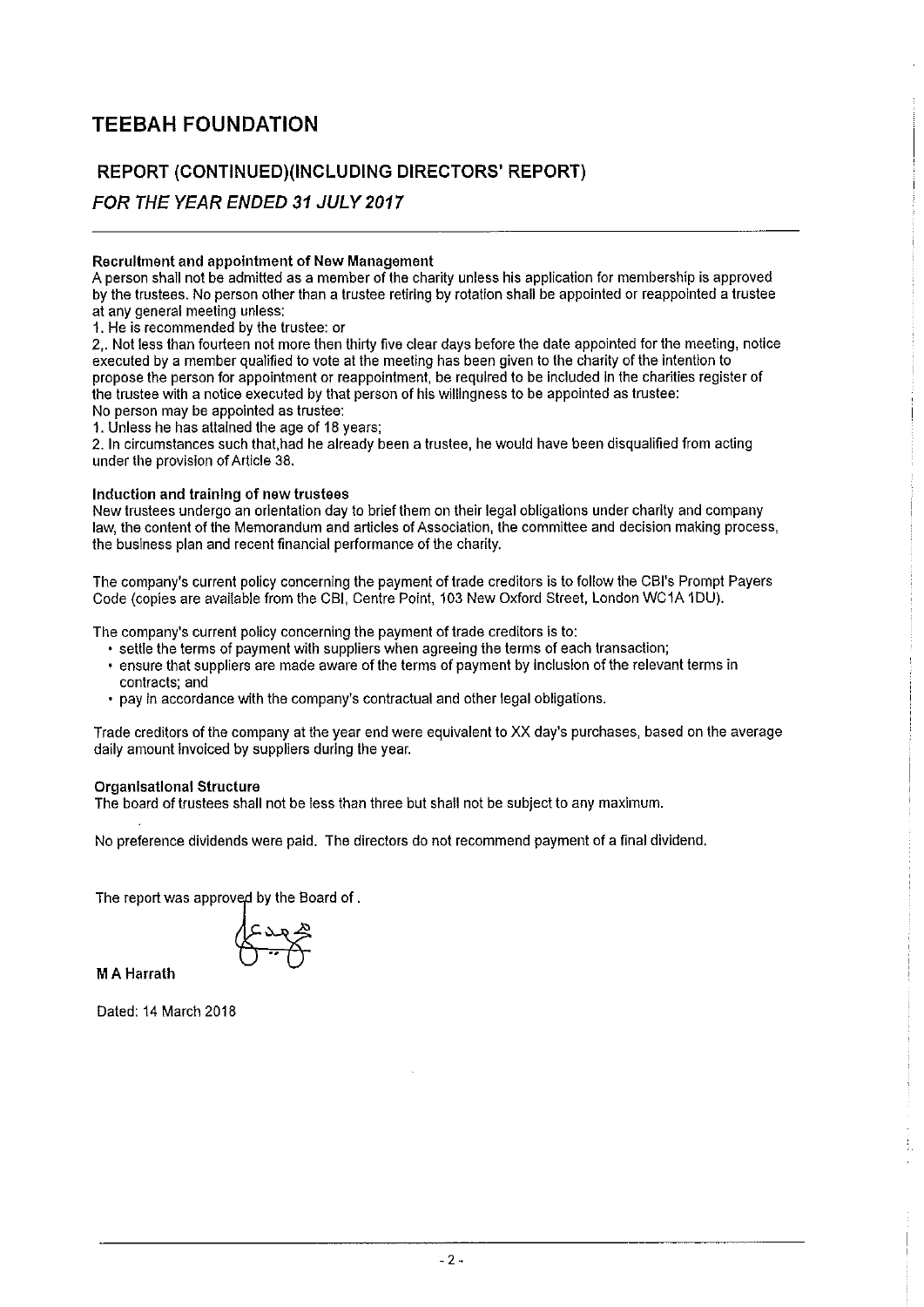### INDEPENDENT EXAMINER'S REPORT

### TO THE OF TEEBAH FOUNDATION

I report to the on my examination of the financial statements of Teebah Foundation (the ) for the year ender<br>-31 July 2017.

#### Responsibilities and basis of report

As the of the (and also its directors for the purposes of company law) you are responsible for the preparation of the financial statements in accordance with the requirements of the Companies Act 2006 (the 2006 Act).

Having satisfied myself that the financial statements of the are not required to be audited under Part 16 of the 2006 Act and are eligible for independent examination, <sup>I</sup> report In respect of my examination of the 's financial statements carried out under section 145 of the Charities Act 2011 (the 2011 Act). In carrying out my examination <sup>I</sup> have followed all the applicable Directions given by the Charity Commission under section 145(5)(b) of the 2011 Act.

#### Independent examiner's statement

<sup>I</sup> have completed my examination. <sup>I</sup> confirm that no matters have come to my afiention in connection with the examination giving me cause to believe that in any material respect:

- <sup>1</sup> accounting records were not kept in respect of the as required by section 386 of the 2006 Act; or
- 2 the financial statements do not accord with those records; or
- 3 the financial statements do not comply viith the accounting requirements of section 396 of the 2006 Act other than any requirement that the accounts give a true and fair view which is not a matter considered as part of an independent examination; or
- 4 the financial statements have not been prepared in accordance with the methods and principles of the Statement of Recommended Practice for accounting and reporting by charities applicable to charities preparing their accounts in accordance with the Financial Reporting Standard applicable in the UK and Republic of Ireland (FRS 102).

I have no concerns and have come across no other matters in connection with the examination to which attention should be drawn in this report in order to enable a proper understanding of the financial statements to be reached.

AMS Accountants Corporate Limited

Queens Court 24 Queen Street Manchester M2 5HX

Dated: 14 March 2018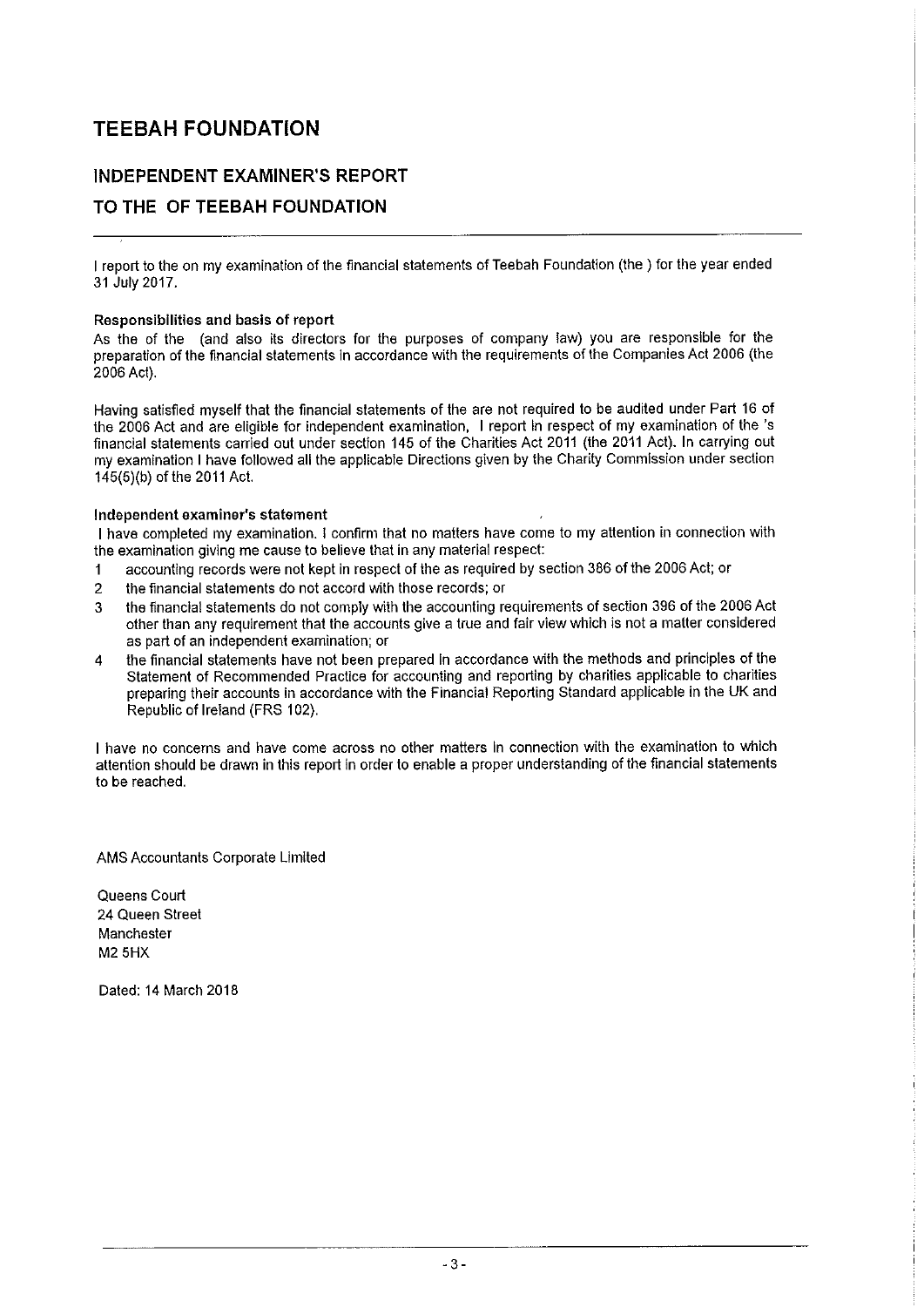### STATEMENT OF FINANCIAL ACTIVITIES INCLUDING INCOME AND EXPENDITURE ACCOUNT

### FOR THE YEAR ENDED 31 JULY 2017

|                                                   | <b>Notes</b> | 2017<br>£ | 2016<br>£ |
|---------------------------------------------------|--------------|-----------|-----------|
| Income from:<br>Donations and legacies            | $\mathbf{3}$ | 115,498   | 21,782    |
|                                                   |              |           |           |
| <b>Expenditure on:</b><br>Raising funds           | 4            | 39,283    | 7,361     |
| <b>Other Costs</b>                                | 5            | 43,443    | 12,826    |
| <b>Total resources expended</b>                   |              | 82,726    | 20,187    |
| Net income for the year/<br>Net movement in funds |              | 32,772    | 1,595     |
| Fund balances at 1 August 2016                    |              | 1,596     | 1         |
| Fund balances at 31 July 2017                     |              | 34,368    | 1,596     |

The statement of financial activities includes all gains and losses recognised in the year.

All income and expenditure derive from continuing activities.

The statement of financial activities also complies with the requirements for an income and expenditu account under the Companies Act 2006.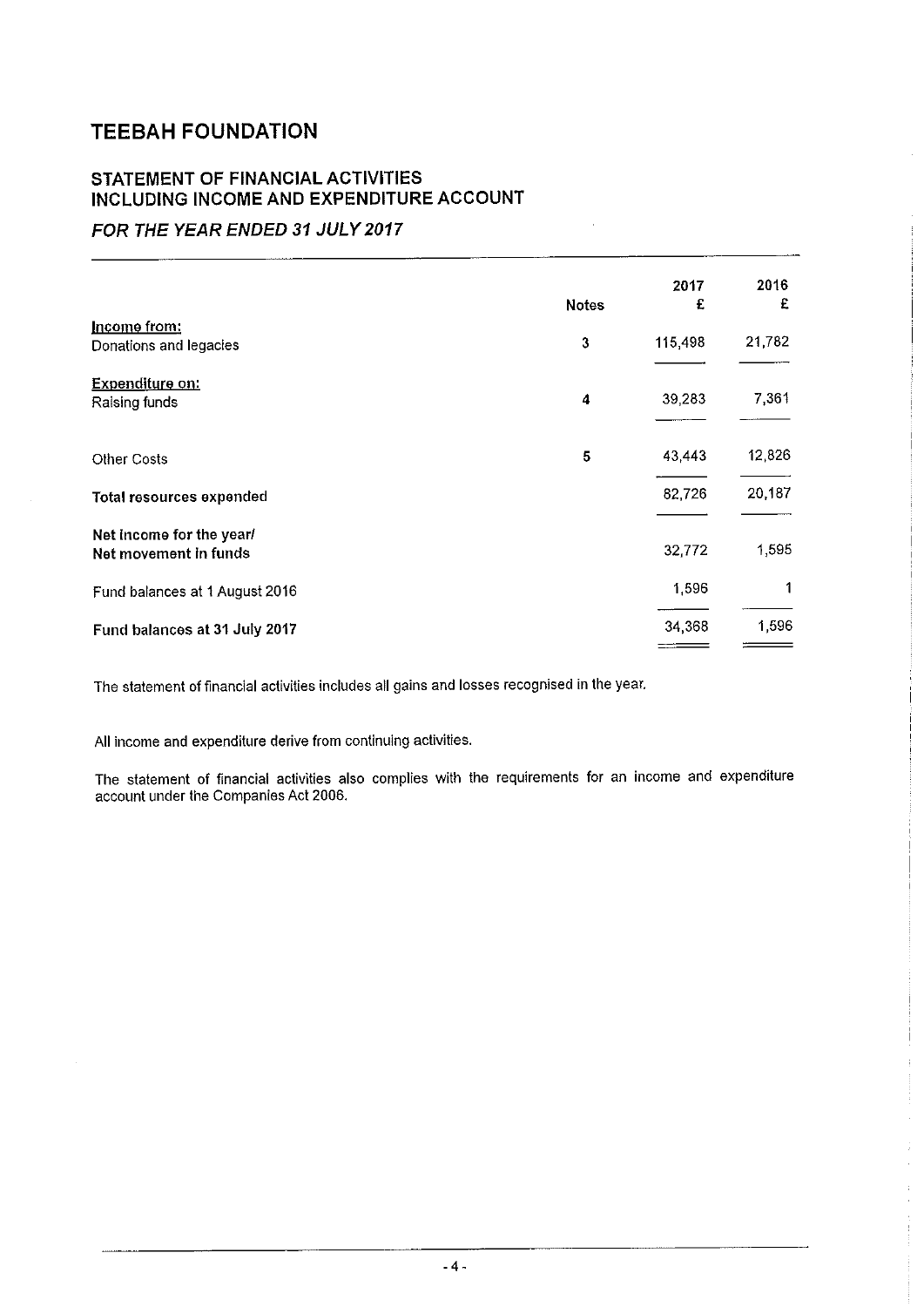### BALANCE SHEET

### AS AT 31 JULY 2017

|                                                                   |                  | 2017             |        | 2016    |       |
|-------------------------------------------------------------------|------------------|------------------|--------|---------|-------|
|                                                                   | <b>Notes</b>     | £                | £      | £       | £     |
| <b>Current assets</b>                                             |                  |                  |        |         |       |
| Debtors<br>Cash at bank and in hand                               | $\boldsymbol{9}$ | 42,121<br>21,053 |        | 7,406   |       |
|                                                                   |                  | 63,174           |        | 7,406   |       |
| <b>Creditors: amounts falling due within</b><br>one year          | 10               | (28, 806)        |        | (5,884) |       |
| Net current assets                                                |                  |                  | 34,368 |         | 1,522 |
| <b>Creditors: amounts falling due after</b><br>more than one year | 11               |                  |        |         | 74    |
| <b>Net assets</b>                                                 |                  |                  | 34,368 |         | 1,596 |
| Income funds                                                      |                  |                  |        |         |       |
| Unrestricted funds                                                |                  |                  | 34,368 |         | 1,596 |
|                                                                   |                  |                  | 34,368 |         | 1,596 |
|                                                                   |                  |                  |        |         |       |

The company is entitled to the exemption from the audit requirement contained in section <sup>477</sup> of the Companies Act 2006, for the year ended <sup>31</sup> July 2017. No member of the company has deposited <sup>a</sup> notice, pursuant to section 476, requiring an audit of these financial statements.

The acknowledge their responsibilities for ensuring that the charity keeps accounting records which comply with section <sup>386</sup> of the Act and for preparing financial statements which give <sup>a</sup> true and fair view of the state of affairs of the company as at the end of the financial year and of its incoming resources and application of resources, including its Income and expenditure, for the financial year in accordance with the requirements of sections <sup>394</sup> and <sup>395</sup> and which otherwise comply with the requirements of the Companies Act <sup>2006</sup> relating to financial statements, so far as applicable to the company.

These financial statements have been prepared in accordance viith the provisions applicable to companies subject to the small companies regime.

The accounts were approved by the on 14 March 2018

M A Harrath Trustee

Company Registration No. 05189729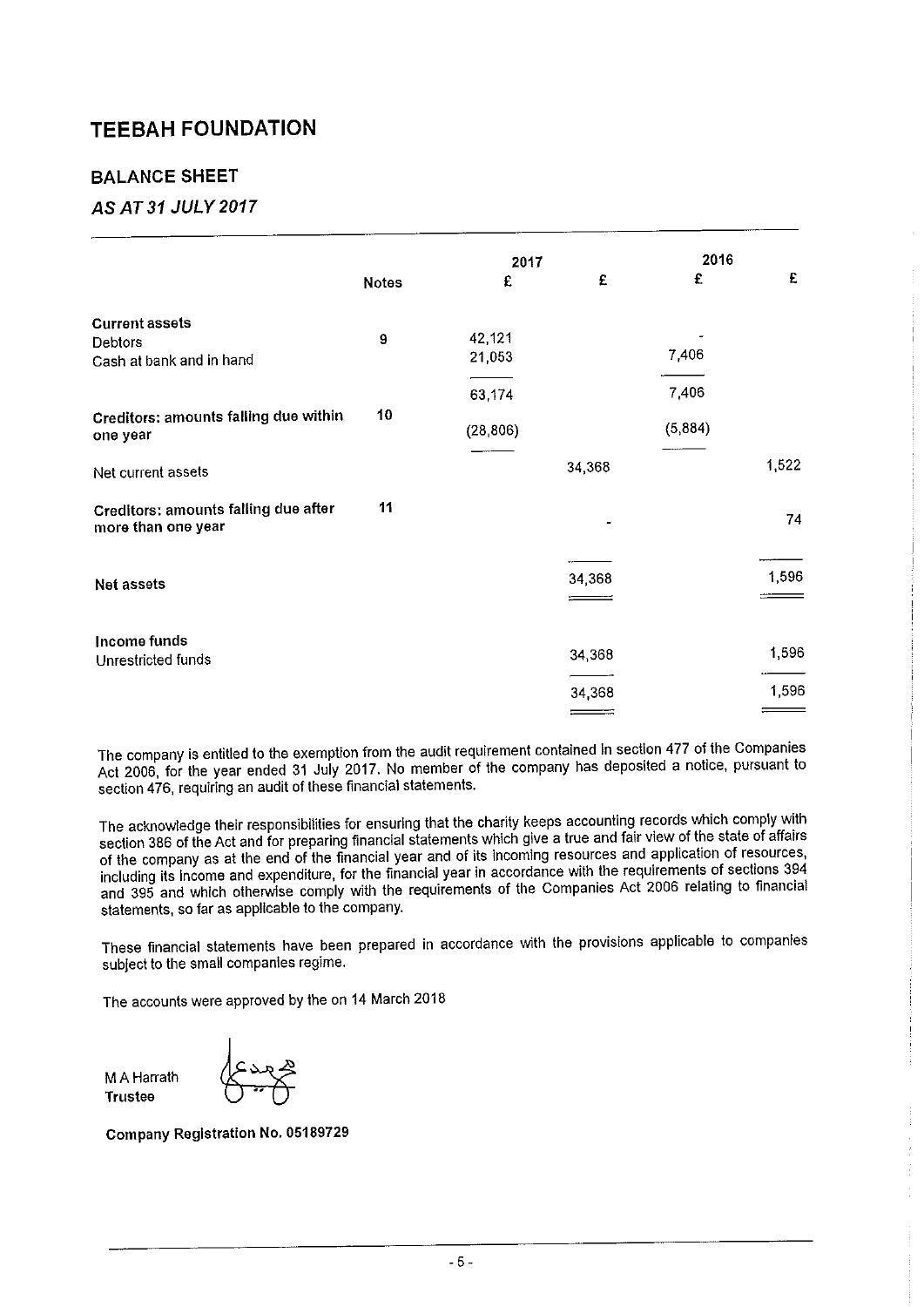# NOTES TO THE FINANCIAL STATEMENTS

### FOR THE YEAR ENDED 31 JULY 2017

#### $\ddot{\mathbf{1}}$ Accounting policies

#### Charity information

Teebah Foundation is a private company limited by guarantee incorporated in England and Wales. The registered office is 14 Bonhill Street, London, EC2A 4BX.

#### Accounting convention

The financial statements have been prepared in accordance with the 's [governing document), the Companies Act 2006 and "Accounting and Reporting by Charities: Statement of Recommended Practice applicable to charities preparing their accounts in accordance with the Financial Reporting Standard applicable in the UK and Republic of Ireland (FRS 102)" (as amended for accounting periods commencing from 1 January 2016). The is a Public Benefit Entity as defined by FRS 102.

The has taken advantage of the provisions in the SORP for charities applying FRS 102 Update Bulletin <sup>1</sup> not to prepare a Statement of Cash Flows.

The financial statements are prepared in sterling, which is the functional currency of the . Monetary amounts in these financial statements are rounded to the nearest £.

The financial statements have been prepared under the historical cost convention, modified to include the revaluation of freehold properties and to include investment properties and certain financial instruments at fair value. The principal accounting policies adopted are set out below.

These financial statements for the year ended 31 July 2017 are the first financial statements of Teebah Foundation prepared in accordance with FRS 102, The Financial Reporting Standard applicable in the UK and Republic of Ireland. The date of transition to FRS 102 was <sup>1</sup> August 2015. The reported financial position and financial performance for the previous period are not affected by the transition to FRS 102.

#### 1.2 Going concern

At the time of approving the financial statements, the have a reasonable expectation that the has adequate resources to continue in operational existence for the foreseeable future. Thus the continue to adopt the going concern basis of accounting in preparing the financial statements.

#### 1.3 Charitable funds

Unrestricted funds are available for use at the discretion of the in furtherance of their charitable objectives unless the funds have been designated for other purposes.

Restricted funds are subject to specific conditions by donors as to how they may be used. The purposes and uses of the restricted funds are set out in the notes to the financial statements.

Endowment funds are subject to specific conditions by donors that the capital must be maintained by the .

#### 1.4 Incoming resources

Income is recognised when the is legally entitled to it after any performance conditions have been met, the amounts can be measured reliably, and it is probable that income will be received.

Cash donations are recognised on receipt. Other donations are recognised once the has been notified of the donation, unless performance conditions require deferral of the amount. Income tax recoverable in relation to donations received under Gift Aid or deeds of covenant is recognised at the time of the donation.

Legacies are recognised on receipt or otherwise if the has been notified of an impending distribution, the amount is known, and receipt Is expected. If the amount is not known, the legacy is treated as a contingent asset.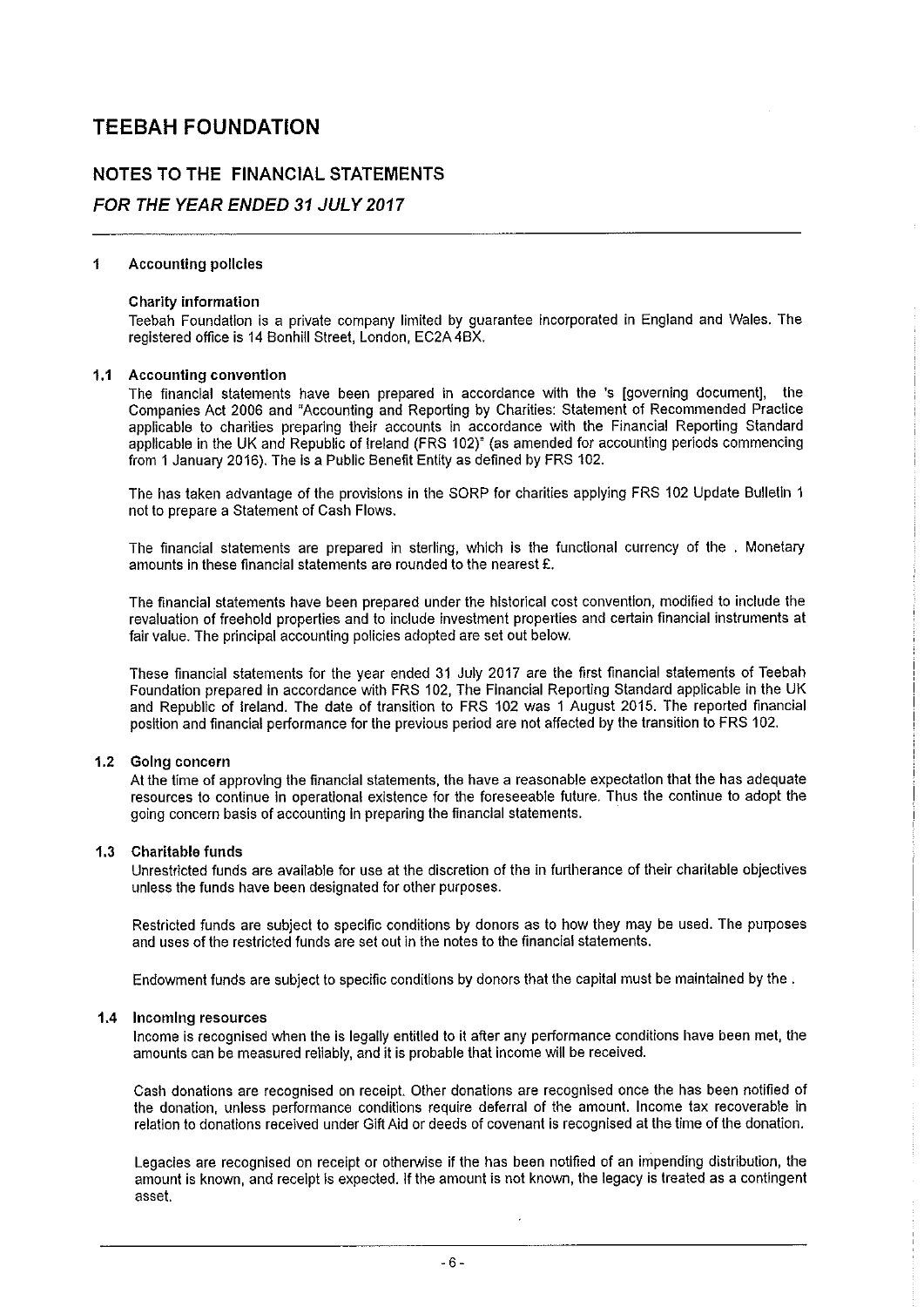## NOTES TO THE FINANCIAL STATEMENTS (CONTINUED)

### FOR THE YEAR ENDED 31 JULY 2017

#### Accounting policies (Continued)  $\mathbf{1}$

Turnover is measured at the fair value of the consideration received or receivable and represents amounts receivable for goods and services provided in the normal course of business, net of discounts, VAT and other sales related taxes.

#### 1.5 Cash and cash equivalents

Cash and cash equivalents include cash in hand, deposits held at call with banks, other short-term liquid investments with original maturities of three months or less, and bank overdrafts. Bank overdrafts are shown within borrowings in current liabilities.

#### 1.6 Financial instruments

The has elected to apply the provisions of Section 11 'Basic Financial Instruments' and Section 12 'Other Financial Instruments Issues' of FRS I 02 to all of its financial instruments.

Financial instruments are recognised in the 's balance sheet when the becomes party to the contractual provisions of the instrument.

Financial assets and liabilities are offset, with the net amounts presented in the financial statements, when there is a legally enforceabie right to set off the recognised amounts and there is an Intention to settle on a net basis or to realise the asset and settle the liability simultaneously.

#### Basic financial assets

Basic financial assets, which include debtors and cash and bank balances, are initially measured at transaction price including transaction costs and are subsequently carried at amortised cost using the effective interest method unless the arrangement constitutes a financing transaction, where the transaction is measured at the present value of the future receipts discounted at a market rate of interest. Financial assets classified as receivable within one year are not amortised.

#### Basic financial liabilities

Basic financial liabilities, including creditors and bank loans are initially recognised at transaction price unless the arrangement constitutes a financing transaction, where the debt Instrument is measured at the present value of the future payments discounted at a market rate of interest. Financial liabilities classified as payable within one year are not amortised.

Debt instruments are subsequently carried at amortised cost, using the effective interest rate method.

Trade creditors are obligations to pay for goods or services that have been acquired in the ordinary course of operations from suppliers. Amounts payable are classified as current liabilities if payment is due within one year or less. If not, they are presented as non-current liabilities. Trade creditors are recognised initially at transaction price and subsequently measured at amortised cost using the effective interest method,

#### Derecognition of financial liabilities

Financial liabilities are derecognised when the 's contractual obligations expire or are discharged or cancelled.

#### 1.7 Employee benefits

The cost of any unused holiday entitlement is recognised in the period in which the employee's services are received.

Termination benefits are recognised immediately as an expense when the is demonstrably committed to terminate the employment of an employee or to provide termination benefits.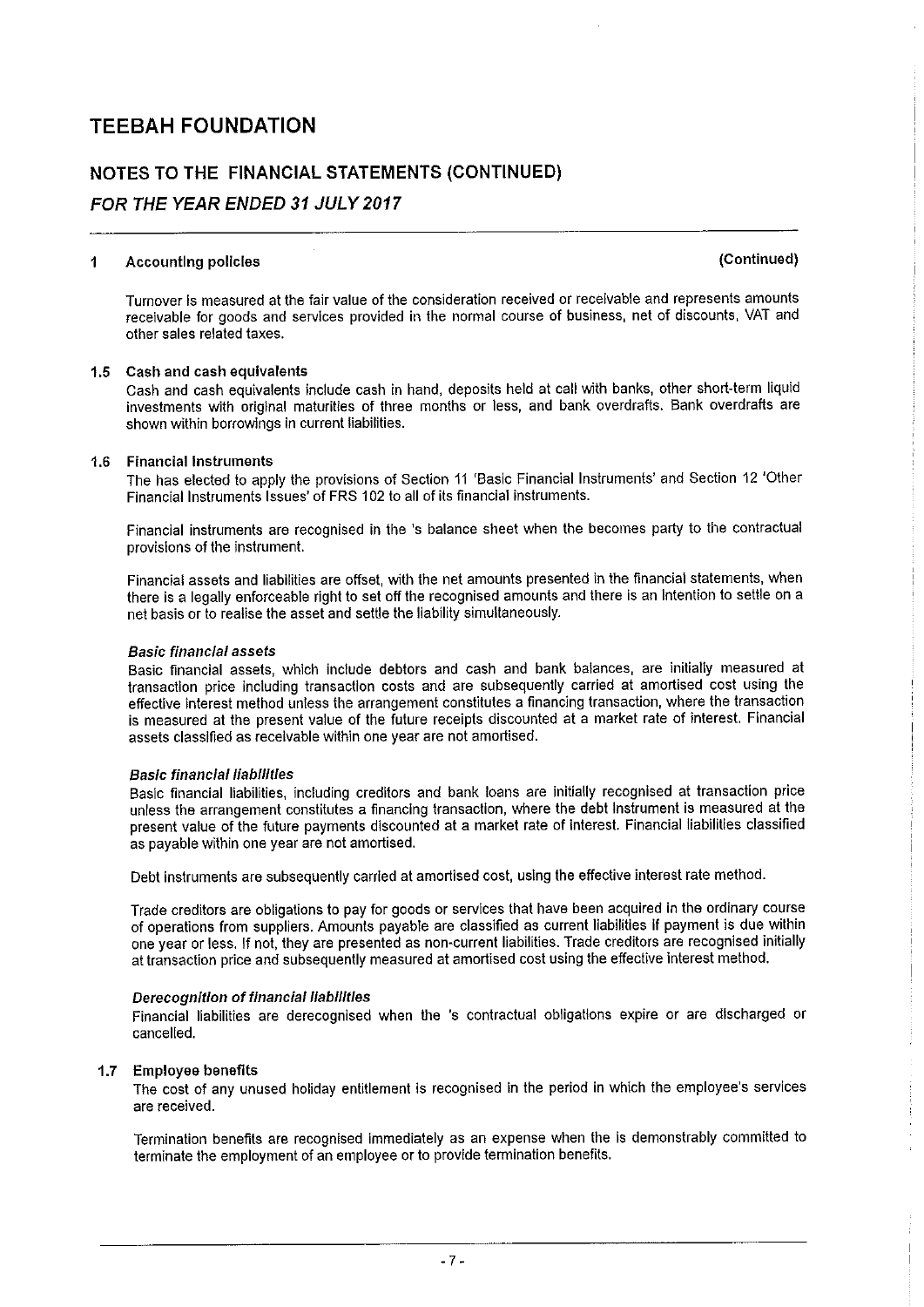# NOTES TO THE FINANCIAL STATEMENTS (CONTINUED) FOR THE YEAR ENDED 31 JULY 2017

### <sup>1</sup> Accounting policies (Continued)

#### 1.8 Donated services

Where services are provided to the Charity as a donation that would normally be purchased from suppliers, this contribution is included in the financial statements at an estimate based on the value of the contribution to the charity.

### 2 Critical accounting estimates and judgements

In the application of the 's accounting policies, the are required to make judgements, estimates and assumptions about the carrying amount of assets and liabilities that are not readily apparent from other sources. The estimates and associated assumptions are based on historical experience and other factors that are considered to be relevant. Actual results may differ from these estimates.

The estimates and underlying assumptions are reviewed on an ongoing basis. Revisions to accounting estimates are recognised in the period in which the estimate is revised where the revision affects only that period, or in the period of the revision and future periods where the revision affects both current and future periods.

#### 3 Donations and legacies

|   |                                  | 2017       | 2016   |
|---|----------------------------------|------------|--------|
|   |                                  | £          | £      |
|   | Donations and gifts              | 115,498    | 21,782 |
| 4 | <b>Raising funds</b>             |            |        |
|   |                                  | 2017       | 2016   |
|   |                                  | £          | £      |
|   | <b>Fundralsing and publicity</b> |            |        |
|   | Other fundraising costs          | 39,283     | 7,361  |
|   |                                  | 39,283     | 7,361  |
|   |                                  | __________ |        |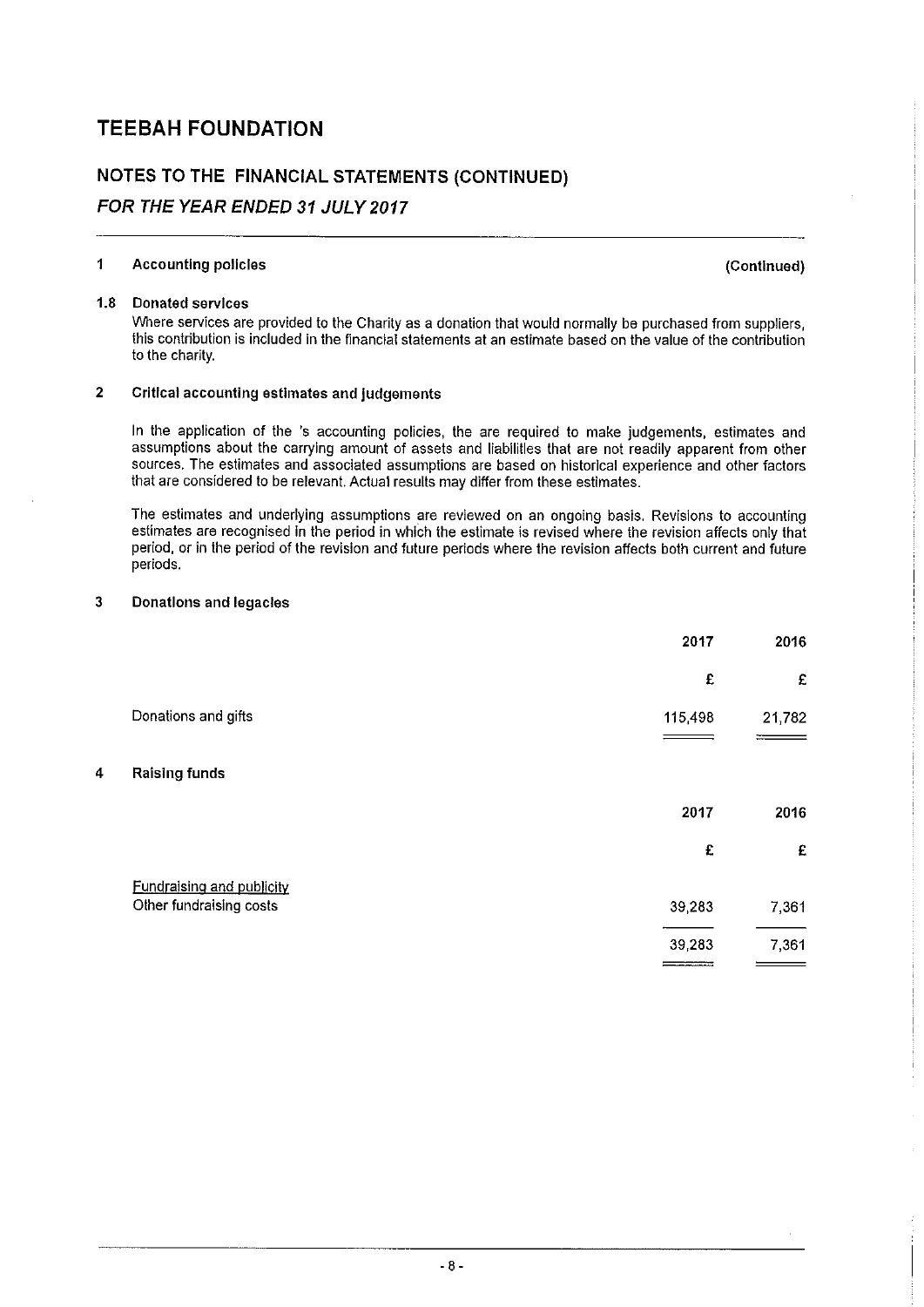# NOTES TO THE FINANCIAL STATEMENTS (CONTINUED) FOR THE YEAR ENDED 31 JULY 2017

### 5 Other Costs

|                                  | 2017   | 2016   |
|----------------------------------|--------|--------|
|                                  | £      | £      |
| Staff costs                      | 2,805  | 6,584  |
| Rent and rates                   | (1)    |        |
| Printing, postage and stationery | 49     | 205    |
| Advertising                      | 6,000  |        |
| Travelling                       | 16,006 | 538    |
| Accountancy                      | 900    |        |
| Consultancy fees                 | 13,067 | 5,022  |
| <b>Bank charges</b>              | 217    | 60     |
| Penalty charges                  | 4,400  | 417    |
|                                  | 43,443 | 12,826 |
|                                  |        |        |
|                                  | 43,443 | 12,826 |
|                                  |        |        |

#### 6 Trustees

None of the (or any persons connected with them) received any remuneration or benefits from the during the year.

#### 7 Employees

There were no employees during the year.

|   | <b>Employment costs</b>                         | 2017   | 2016  |
|---|-------------------------------------------------|--------|-------|
|   |                                                 | £      | £     |
|   | Wages and salaries                              | 2,805  | 6,584 |
|   |                                                 |        |       |
| 8 | <b>Financial instruments</b>                    | 2017   | 2016  |
|   |                                                 | £      | £     |
|   | <b>Carrying amount of financial assets</b>      |        |       |
|   | Debt instruments measured at amortised cost     | 37,321 |       |
|   |                                                 |        |       |
|   | <b>Carrying amount of financial liabilities</b> |        |       |
|   | Measured at amortised cost                      | 28,806 | 5,810 |
|   |                                                 |        |       |